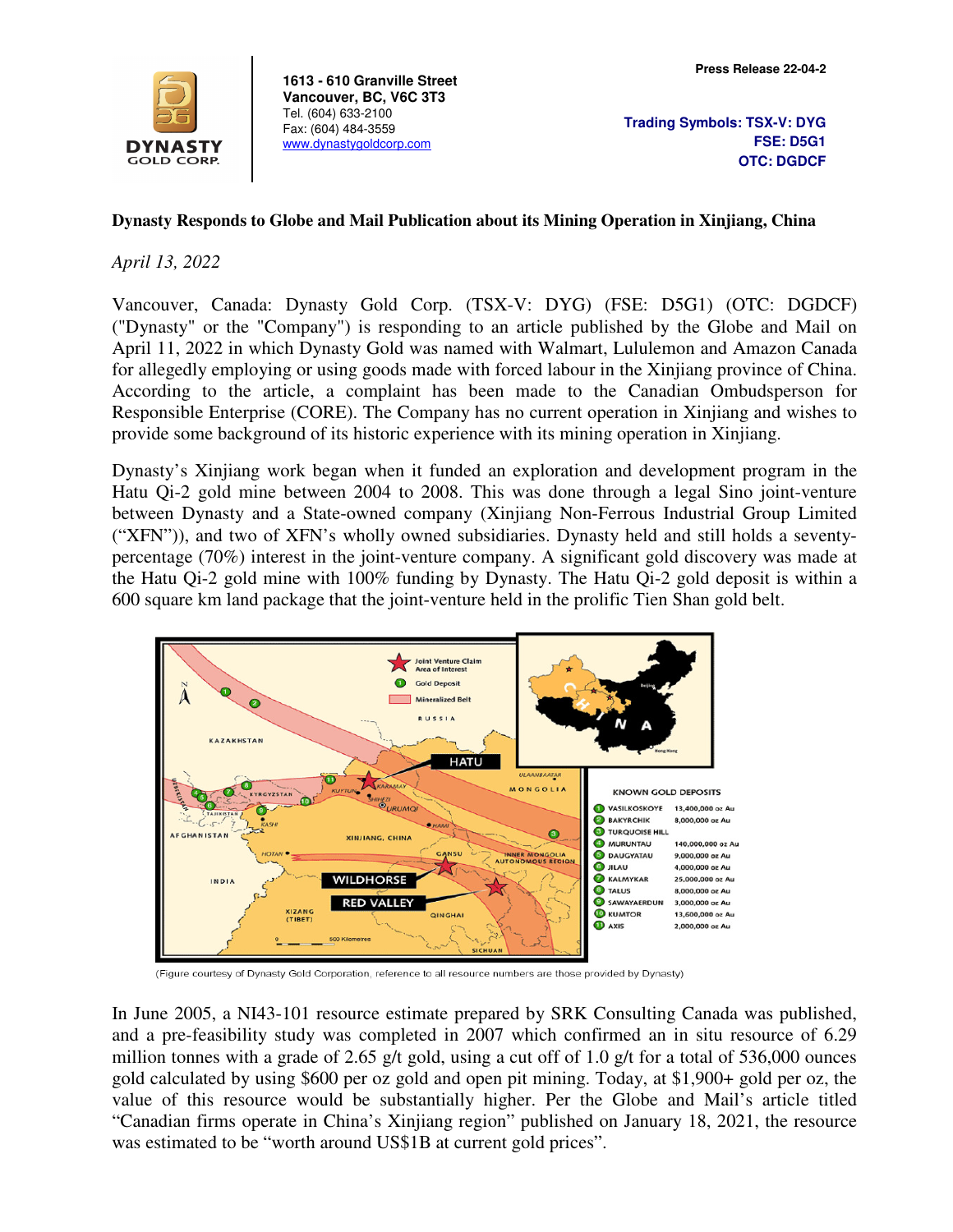

**1613 - 610 Granville Street Vancouver, BC, V6C 3T3**  Tel. (604) 633-2100 Fax: (604) 484-3559 www.dynastygoldcorp.com

**Trading Symbols: TSX-V: DYG FSE: D5G1 OTC: DGDCF**

Dynasty has encountered challenges in the continuing operations at Hatu since 2008. XFN operated and continues to operate the mine with no input or participation from Dynasty.

In 2016, a subsidiary of XFN, and thirty percent (30%) Hatu Qi-2 gold mine minority property holder, Western Region Gold Co. Ltd., listed the Hatu gold mine in an initial public offering on the Shanghai Stock Exchange without recognizing Dynasty's 70% interest in the mine. This was clearly established in a number of joint venture agreements and subsequent amendments signed between the parties during the period between 2003 to 2007, all of which confirmed Dynasty's 70% interest in the Hatu Qi-2 gold deposit, and the parties' intention to form a mining joint venture to develop the mine.

In 2017, Dynasty filed a claim against XFN and its subsidiaries in Xinjiang's local court to restore its joint-venture and seek compensation from the Chinese parties for any loss suffered resulting from the Chinese parties' actions. Among other comments from the end of December 2019 hearing, the local court did not recognize the NI 43-101 resource report by SRK because it was written by a foreign company, not in accordance with Chinese standards. The Company disagrees with these assessments but due to Covid-19 travel restrictions and lockdown in the last two years, the Company was unable to travel to China to follow up but intends to do so as soon as travel bans are lifted to continue to pursuing a fair and just outcome for its investment. Other alternatives to seek compensation are also under consideration.

While developing the resource in Xinjiang, the Company employed over 150 workers and support staff at its peak and equitable compensation was provided to all. Its work force consisted of people from many ethnicities in the region; including Uyghur who were represented at all levels of the work force. All protocols and cultural practices were followed. Since 2008, all operating responsibilities and labour relations have been the sole responsibility of XFN. Dynasty has had no involvement whatsoever.

## **About Dynasty Gold Corp.**

\_\_\_\_\_\_\_\_\_\_\_\_\_\_\_\_\_\_\_\_\_\_\_\_\_\_\_\_\_\_\_\_\_

Dynasty Gold Corp. is a Canadian exploration company currently focused on gold exploration in North America with projects located in a greenstone belt in Ontario and in the Midas gold camp in Nevada. The Company is currently advancing the definition of the Thundercloud gold deposit which contains 182,000 oz gold. The 43-101 Mineral Resource report was filed on www.sedar.com. The 100% owned Golden Repeat gold project is in the Midas gold camp in Elko County Nevada, and surrounded by a number of large scale operating mines. In addition, Dynasty owns a 70% interest in the Hatu Qi-2 gold mine, discussed herein, in the Tien Shan Gold belt, Xinjiang, China, with which it is in legal dispute with Xinjiang Non-Ferrous Industrial Metals Group and its subsidiary Western Region Gold Co. Ltd. For more information, please visit the Company's website www.dynastygoldcorp.com.

## ON BEHALF OF THE BOARD OF DYNASTY GOLD CORP.

 *"Ivy Chong"*